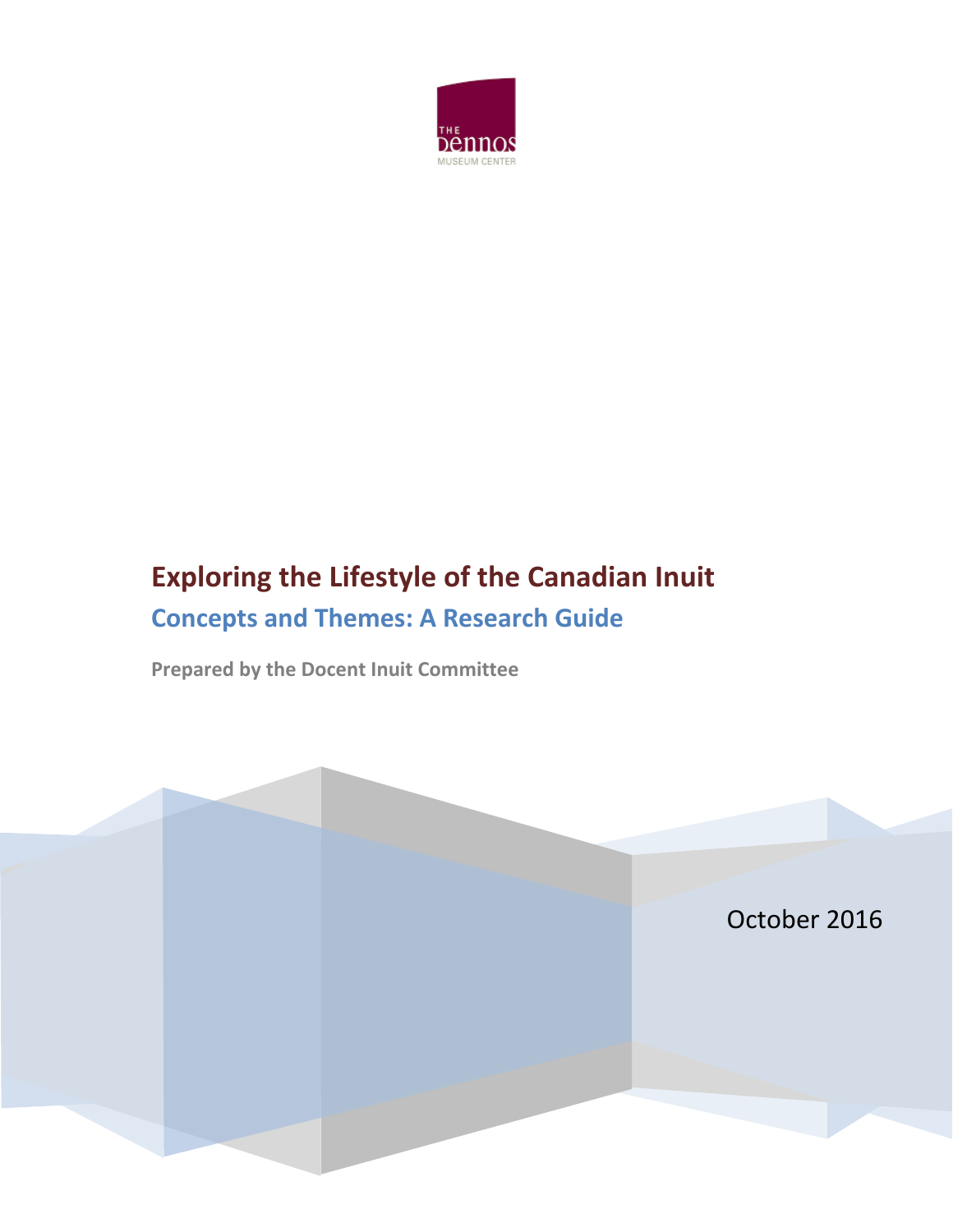

## **Exploring the Lifestyle of the Canadian Inuit: Concepts and Themes**

#### 1. Social 1.1 Identity



- 1.2 Community
- 
- 1.3 Family
- 1.4 Livelihood
- 1.5 Education
- 1.6 Language

*Historical: The Inuit's hunting and fishing culture was dependent on a close-knit community and strong family units for survival. Furs and stone or bone carvings were traded through the Hudson's Bay Company and services were provided to whalers. The seasons dictated a semi-nomadic lifestyle. The Canadian government created residential schools to educate youth. Language was largely not written until the 1950s.*

*Present Day: Government control and intervention has caused loss of traditional identity and community. The younger generation embraces modern technology, and often youth leave the North to find employment elsewhere. Language standards were created in 2009.*



- **2. Cultural 1** 2.1 Oral tradition
	- 2.2 Art- sculpture and printmaking
	- 2.3 Performance arts
	- 2.4 Games

*Historical: Cultural traditions were passed on orally by the elders. The skills involved in everyday living, from making clothing from skins and furs to carving stone and constructing sleds, kayaks, and umiaks (skin covered boats) were taught to the next generation. Long, dark winters found the Inuit carving simple forms from stone or bone, playing games, singing, and telling stories while waiting for the ice to melt and the weather to warm. When the season changed and the men would go off hunting and fishing, the women and children would send them off with drumming and singing.*

*Present Day: With the arrival of Canadian James Houston in the late 1940s, Inuit art and culture gained international acclaim, as Houston recognized the unique nature of the small Inuit carvings and arranged exhibitions to showcase them. He introduced printmaking to the Inuit and soon cooperatives were formed to produce and market the new art. Modern-day Inuit compete in throat-singing and drumming competitions throughout the world.*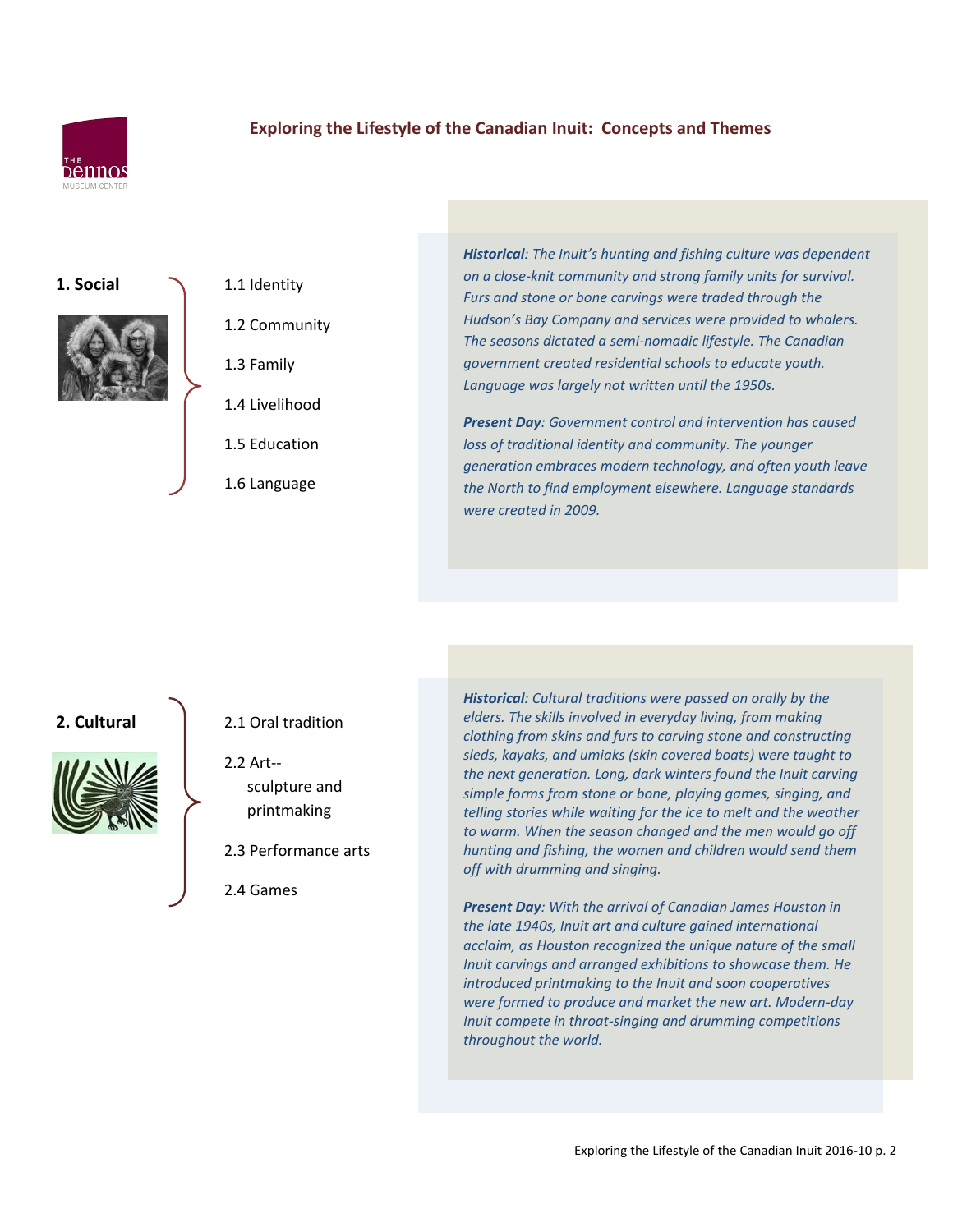

### **Exploring the Lifestyle of the Canadian Inuit: Concepts and Themes**

### **3. Belief Systems** 3.1 [Animism](http://firstpeoplesofcanada.com/fp_groups/fp_inuit5.html)



3.2 Shamanism 3.3 Spirituality

3.4 Christianity

3.5 Folklore

*Historical: The belief in animism and the high regard for shamans pointed to the deep spiritualism of the Inuit and their reliance on the spirit world for survival. Successful hunting and fishing outcomes were assured through communication with the spirits, which were known through folklore passed down from generation to generation. The legend of Sedna is an important element in Inuit culture.*

*Present Day: Conflict arose when missionaries came to the Canadian Arctic and converted the Inuit to Christianity. The legends survive, however, and continue to inform the belief systems of the Inuit, even as they practice their Christian faith.*

#### **4. Technological** 4.1 Communication



4.2 Transportation

4.3 Tourism

*Historical: Inuksuit, stone markers, found throughout the tundra, acted as messengers to travelers, signaling good hunting spots and providing many other important messages. Dog sled teams brought the first Inuit people to Arctic Canada. Those who lived by the coast used kayaks for fishing and transportation. Their ancestors had crossed the Bering Strait and settled in coastal Alaska before trekking eastward.*

*Present Day: Internet communications now connect remote Inuit communities to the rest of the world. School children learn and study in much the same way as their sub-Arctic counterparts. Sledges (sleighs) have given way to Arctic Cats (snowmobiles and ATVs) for travel and recreation.*

*Cruise ships now bring tourists to the Canadian Arctic ports in the summer months, as the Northwest Passage becomes a reality. Regularly scheduled flights from major Canadian cities connect Nunavut to the rest of Canada and the world. There are still no roads or train service to Nunavut Territory.*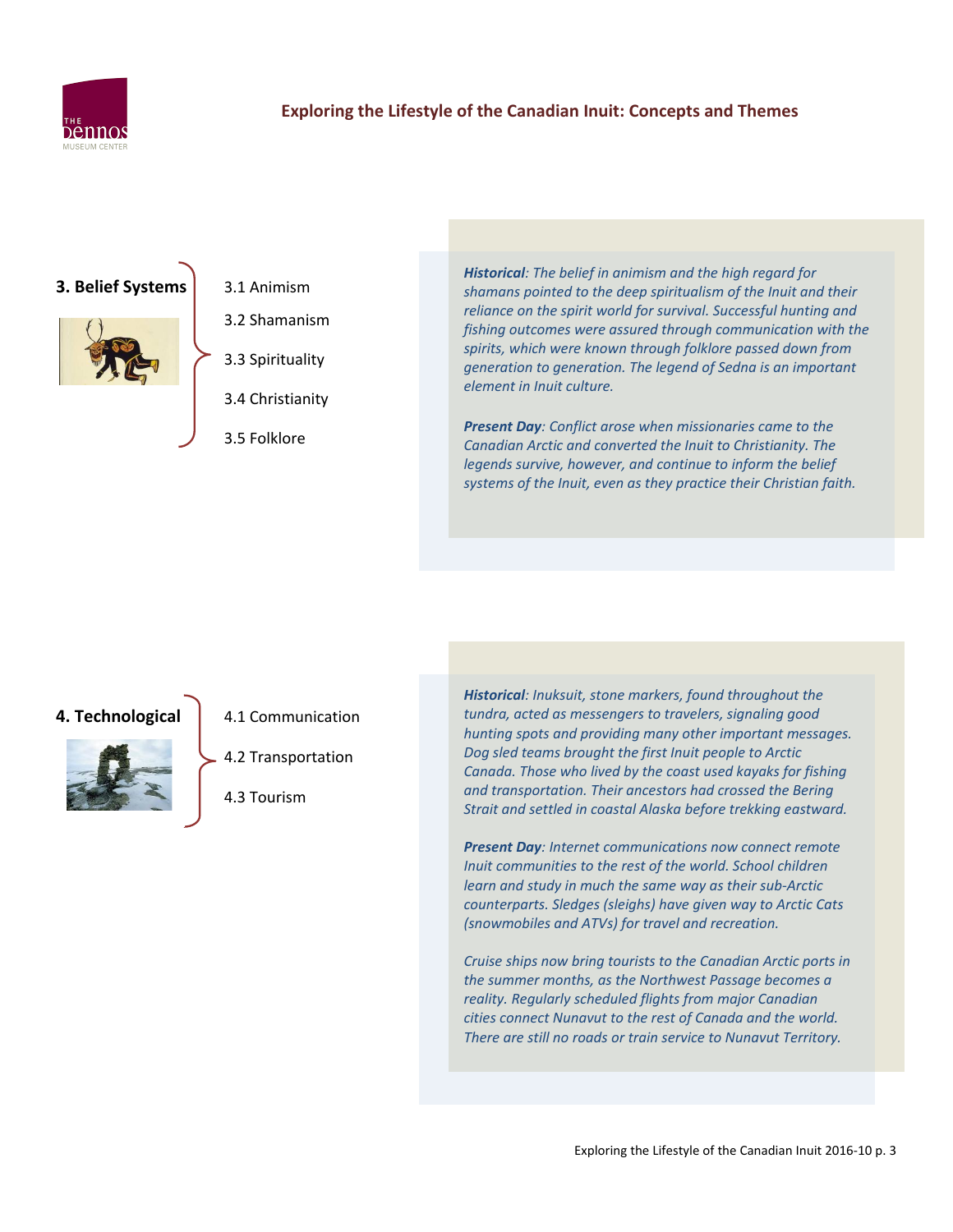

#### **Exploring the Lifestyle of the Canadian Inuit: Concepts and Themes**

#### **5. Environmental** 5.1 Wildlife



- 5.2 Survival
- 5.3 Climate
- 5.4 Ecosystem

*Historical: The Inuit of Arctic Canada have one of the last hunting and fishing cultures in the world. Until recently, survival depended on the hunt: Food, clothing, and shelter were provided by the land and sea. The harsh climate and physical environment above the Arctic Circle was unrelenting and unforgiving.*

*Present Day: The delicate ecosystem in the Canadian Arctic is being challenged by the threat of climate change and Arctic oil, gas, and mineral exploration. Although many Canadian Inuit are no longer solely dependent on hunting and fishing for sustenance, their world is changing as the polar cap continues to melt, adversely affecting marine life and the balance of nature. Exploration poses threats to wildlife and lifestyle.*

#### **6. Geopolitical** 6.1 Characteristics



- 6.2 Geography
- 6.3 Population
- 6.4 Urbanization
- 6.5 Health and welfare

*Historical: Fundamental characteristics of Arctic Canada only began to change with the advent of the Cold War when the region was valued mainly for its strategic utility vis-à-vis North American defense.*

*Present Day: The Canadian Inuit live in four regions, collectively known as Inuit Nunangat. The regions are: Nunavut Territory, Inuvialuit (in northern Northwest Territories and northern Yukon Territory), Nunavik (in northern Quebec), and Nunatsiavut (in northern Newfoundland and Labrador). Climate change presents the most serious challenge to the geopolitical status of the Canadian Arctic, as travel through the Northwest Passage becomes a reality.*

#### **7. Terminology** 7.1 First words: An



- evolving terminology
- 7.2 Canada Post: stamps database
	- 7.3 Hudson's Bay Company timeline

*Terminology related to the study of Inuit lifestyle is found here. Explore the Canada Post stamp collection and read about the Hudson's Bay Company and its relevance to Inuit life.*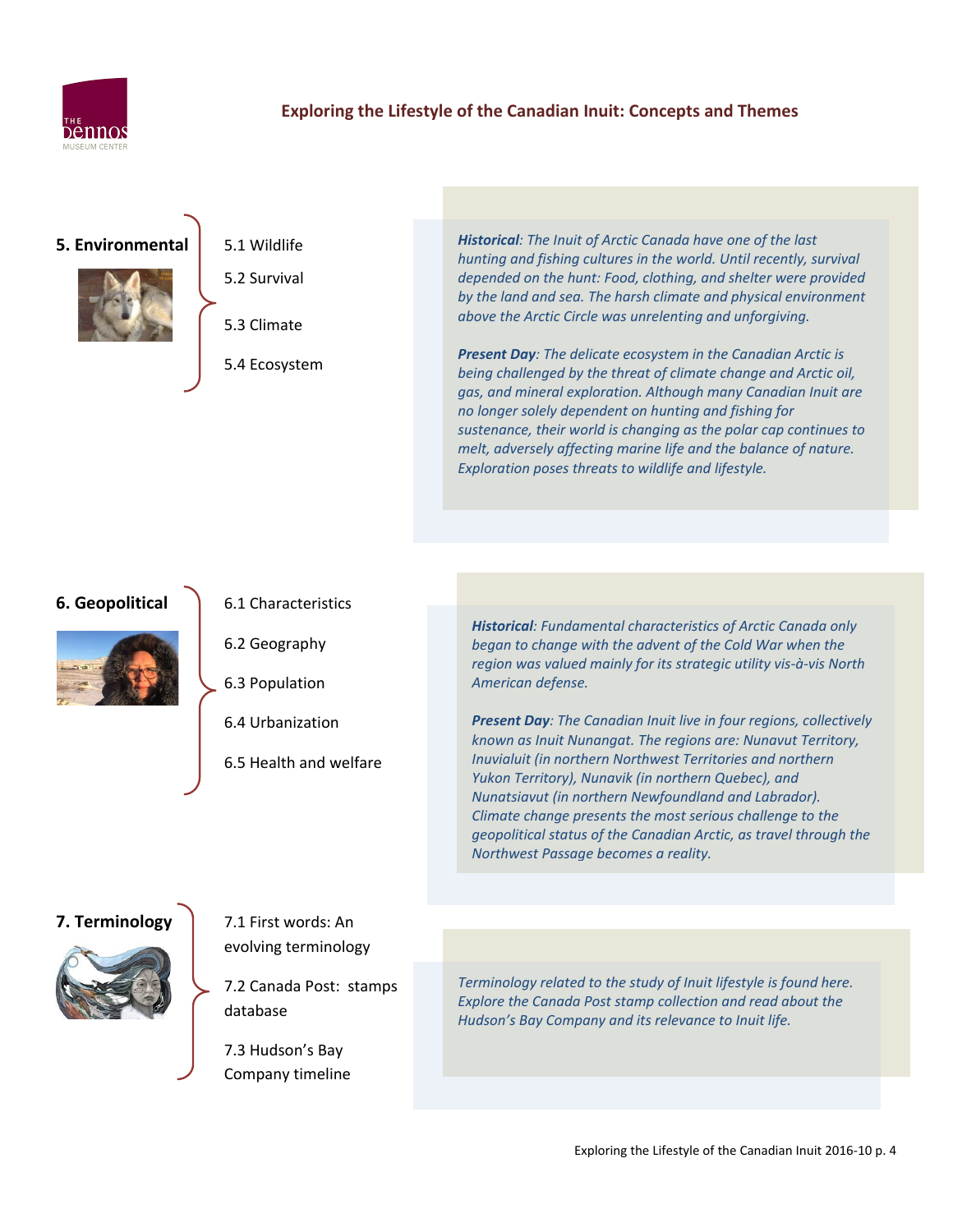

| <b>Concept</b> | <b>Theme</b>   | <b>Web resource</b>                                                                                                                                                                                                                                                                                                                                                                                                                                                                                                                                                                        |
|----------------|----------------|--------------------------------------------------------------------------------------------------------------------------------------------------------------------------------------------------------------------------------------------------------------------------------------------------------------------------------------------------------------------------------------------------------------------------------------------------------------------------------------------------------------------------------------------------------------------------------------------|
| 1. Social      | 1.1 Identity   | 1.1.1 http://www.houston-north-gallery.ns.ca/education<br>1.1.2 http://www.nfb.ca/film/qallunaat_why_white_people_are_funny/<br>1.1.3 http://www.bac-lac.gc.ca/eng/discover/aboriginal-heritage/inuit/Pages/peter-<br>pitseolak.aspx<br>1.1.4 http://firstpeoplesofcanada.com/fp groups/fp inuit1.html<br>1.1.5 http://www.inuulitsivik.ca/northern-life-and-inuit-culture/who-are-the-inuits<br>1.1.6 http://www.cbc.ca/news/business/washington-redskins-fight-could-put-<br>pressure-on-edmonton-eskimos-1.2680161<br>1.1.7 http://naturalhistory.si.edu/arctic/html/resources faq.html |
|                | 1.2            | 1.2.1 http://data4.collectionscanada.ca/netacgi/nph-                                                                                                                                                                                                                                                                                                                                                                                                                                                                                                                                       |
|                | Community      | brs?s1=0795&l=20&d=POST&p=1&u=http%3A%2F%2Fwww.collectionscanada.ca%2<br>Farchivianet%2F020117%2F020117030214 e.html&r=1&f=G&SECT3=POST                                                                                                                                                                                                                                                                                                                                                                                                                                                    |
|                | 1.3 Family     | 1.3.1 http://data4.collectionscanada.gc.ca/netacgi/nph-<br>brs?s1=(inuit.ANYP.)+Or+(inuit.ANYI.+And+null.B742.)&l=20&d=STMP&p=1&u=http<br>://www.collectionscanada.gc.ca/archivianet/02011702 e.html&r=14&f=G&Sect1=S<br><b>TMP</b>                                                                                                                                                                                                                                                                                                                                                        |
|                | 1.4 Livelihood | 1.4.1 http://www.imagesnorth.com/History/history.htm<br>1.4.2 http://speakingmytruth.ca/v2a/?page_id=745<br>1.4.3 http://speakingmytruth.ca/v2a/?page_id=818<br>1.4.4 http://data4.collectionscanada.gc.ca/netacgi/nph-<br>brs?s1=(inuit.ANYP.)+Or+(inuit.ANYI.+And+null.B742.)&l=20&d=STMP&p=1&u=http<br>://www.collectionscanada.gc.ca/archivianet/02011702 e.html&r=3&f=G&Sect1=ST<br><b>MP</b><br>1.4.5 http://www.thecanadianencyclopedia.ca/en/article/inuit-co-operatives/                                                                                                          |
|                | 1.5 Education  | 1.5.1 https://www.itk.ca/what-we-do/<br>1.5.2 http://www.admissions.ualberta.ca/en/aboriginal.aspx<br>1.5.2 http://speakingmytruth.ca/v2a/?page_id=827<br>1.5.3 https://www.itk.ca/wp-content/uploads/2016/07/Amaujaq-National-Centre-<br>for-Inuit-Education-Milestone-Report-2012-2014.pdf                                                                                                                                                                                                                                                                                               |
|                | 1.6 Language   | 1.6.1 http://www.langcom.nu.ca/node/40<br>1.6.2 http://icor.ottawainuitchildrens.com/node/15<br>1.6.3 http://icor.ottawainuitchildrens.com/node/64                                                                                                                                                                                                                                                                                                                                                                                                                                         |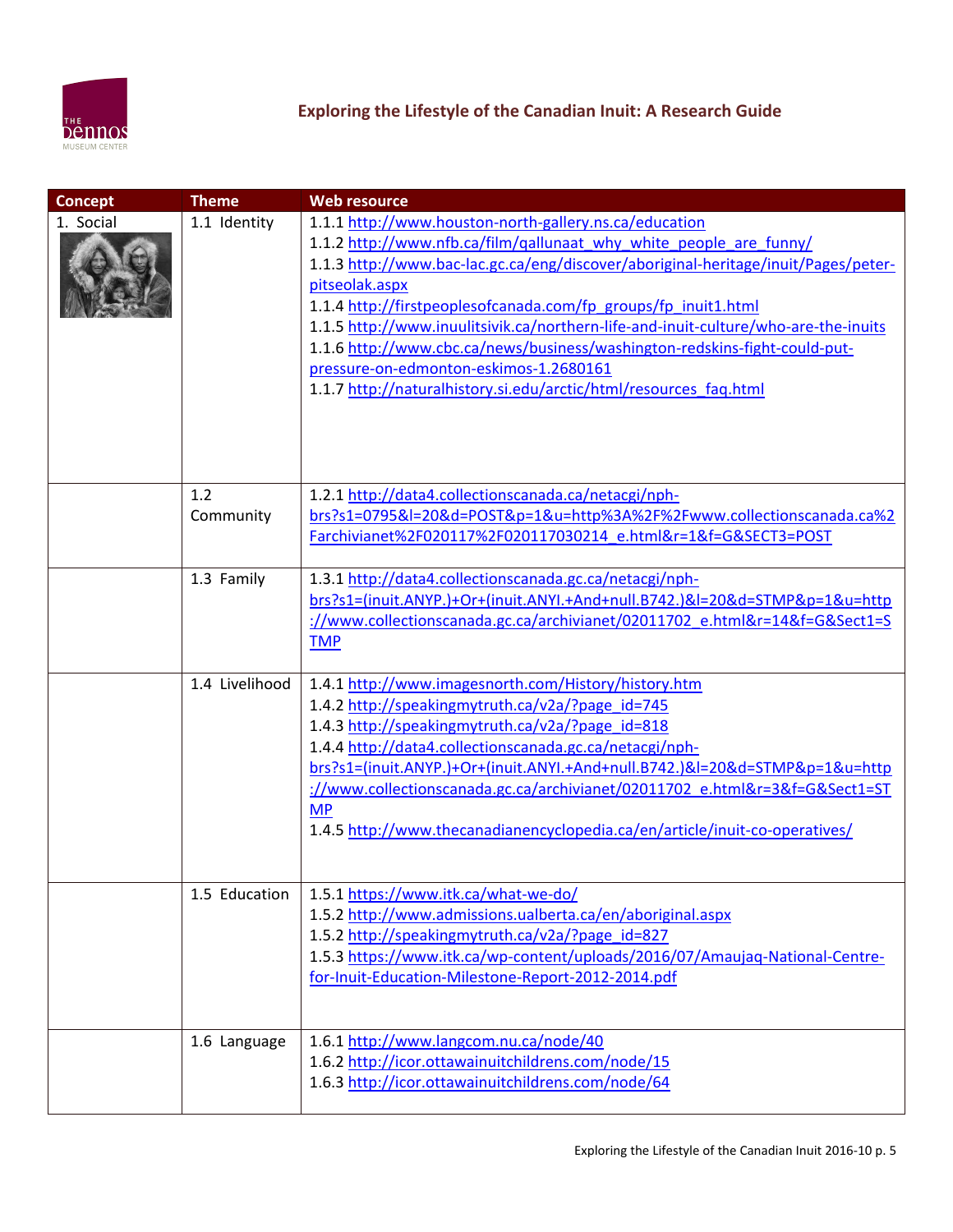

# **Exploring the Lifestyle of the Canadian Inuit: A Research Guide**

| MUSEUM CENTER<br><b>Concept</b> | <b>Theme</b>                             | <b>Web resource</b>                                                                                                                                                                                                                                                                                                                                                                                                                                                                                                                                                                                                                                                                                                                                       |
|---------------------------------|------------------------------------------|-----------------------------------------------------------------------------------------------------------------------------------------------------------------------------------------------------------------------------------------------------------------------------------------------------------------------------------------------------------------------------------------------------------------------------------------------------------------------------------------------------------------------------------------------------------------------------------------------------------------------------------------------------------------------------------------------------------------------------------------------------------|
| 2. Cultural                     |                                          |                                                                                                                                                                                                                                                                                                                                                                                                                                                                                                                                                                                                                                                                                                                                                           |
|                                 | 2.1 Oral<br>tradition:<br>Storytelling   | 2.1.1 http://www.inuitartzone.com/pages/oral-traditions-and-myths                                                                                                                                                                                                                                                                                                                                                                                                                                                                                                                                                                                                                                                                                         |
|                                 | 2.2 Art:<br>sculpture and<br>printmaking | 2.2.1 http://www.baffininuitart.com/<br>2.2.2 http://www.eskimoart.com/faq.html<br>2.2.3 http://www.hbcheritage.ca/hbcheritage/collections/art/inuitart/default<br>2.2.4<br>http://www.hbcheritage.ca/hbcheritage/history/people/others/james_houston.asp<br>2.2.5 http://www.dennosmuseum.org/collections/inuit/index.html<br>2.2.6 https://www.ualberta.ca/news-and-<br>events/newsarticles/2013/november/inuit-art-exhibit-shows-off-collection-<br>acquired-over-five-decades<br>2.2.7 http://www.gallery.ca/en/about/942.php<br>2.2.8 http://www.thecanadianencyclopedia.ca/en/article/inuit-printmaking/<br>2.2.9 http://www.theglobeandmail.com/arts/art-and-architecture/the-remarkable-<br>life-of-inuit-artist-anniepootoogook/article32198919/ |
|                                 | 2.3<br>Performance<br>arts               | 2.3.1 http://www.collectionscanada.gc.ca/stories/020020-119.01-<br>e.php?&item_id_nbr=47&page_sequence_nbr=1<br>2.3.2 http://ottawacitizen.com/entertainment/local-arts/unearthing-cultural-<br>treasures-nunavut-society-seeks-to-protect-the-old-and-nurture-the-<br>new? Isa=0671-603b<br>2.3.3 http://www.inuitartsociety.org/inuit-art-news-resources<br>2.3.4 https://www.youtube.com/watch?v=KNb2ZDjeiU4<br>2.3.5 http://www.susanaglukark.com/<br>2.3.6 https://www.youtube.com/watch?v=RcrQjHygy5o<br>2.3.7 http://www.collectionscanada.gc.ca/aboriginal-music-song/028012-1200-<br>e.html<br>2.3.8 http://www.arcticinspirationprize.ca/index.php                                                                                              |
|                                 | 2.4 Games                                | 2.4.1 http://www.thecanadianencyclopedia.ca/en/article/inuit-vocal-games-emc/<br>2.4.2 http://icor.ottawainuitchildrens.com/node/21<br>2.4.3 http://icor.ottawainuitchildrens.com/node/27<br>2.4.4 http://icor.ottawainuitchildrens.com/node/39<br>2.4.5 http://icor.ottawainuitchildrens.com/node/31<br>2.4.6 http://icor.ottawainuitchildrens.com/node/25                                                                                                                                                                                                                                                                                                                                                                                               |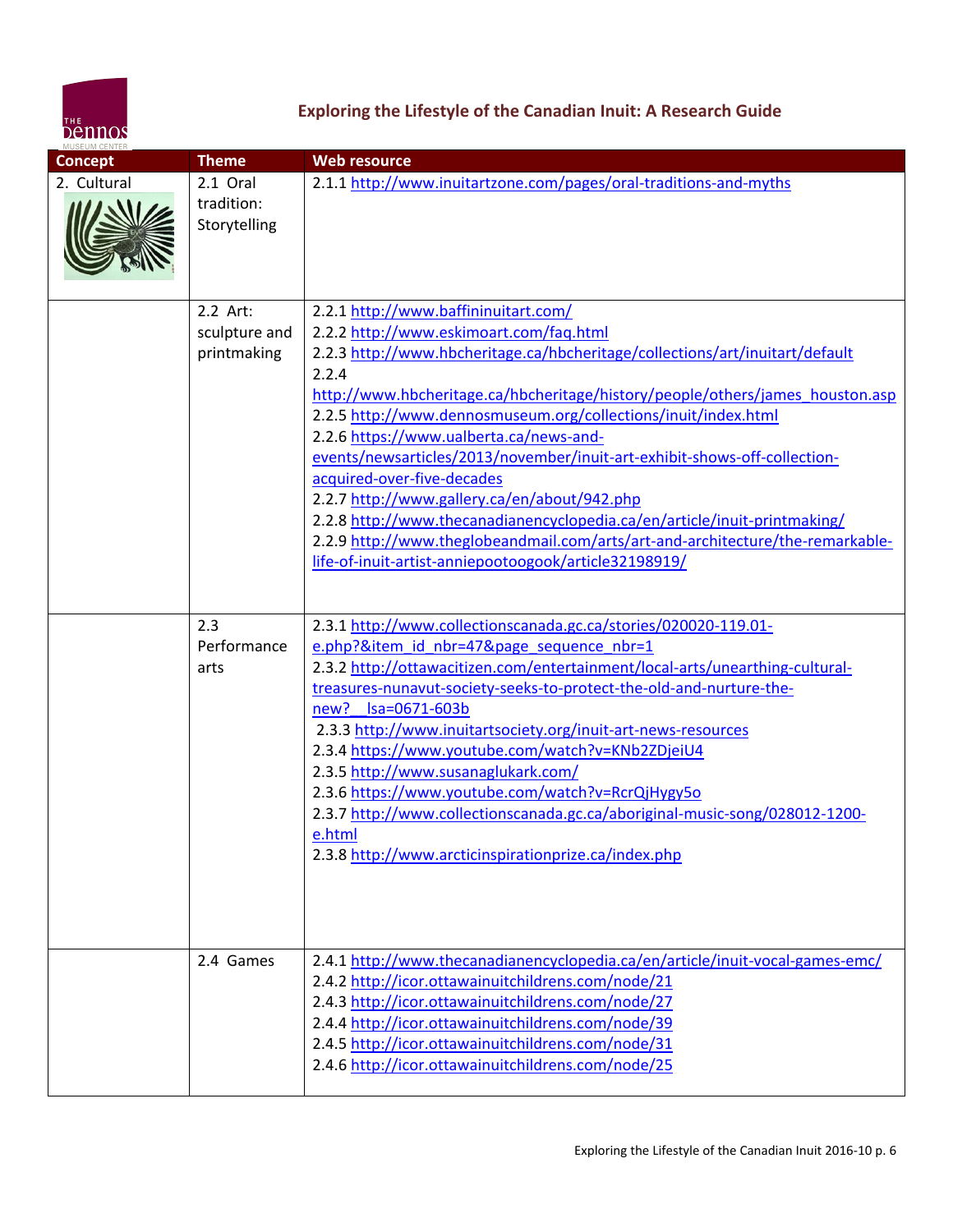

# **Exploring the Lifestyle of the Canadian Inuit: A Research Guide**

| <b>Concept</b> | <b>Theme</b>     | <b>Web resource</b>                                                            |
|----------------|------------------|--------------------------------------------------------------------------------|
| 3. Belief      | 3.1 Animism      | 3.1.1 http://data4.collectionscanada.gc.ca/netacgi/nph-                        |
| Systems        |                  | brs?s1=(inuit.ANYP.)+Or+(inuit.ANYI.+And+null.B742.)&l=20&d=STMP&p=1&u=http    |
|                |                  | ://www.collectionscanada.gc.ca/archivianet/02011702 e.html&r=15&f=G&Sect1=S    |
|                |                  | <b>TMP</b>                                                                     |
|                |                  |                                                                                |
|                | 3.2 Shamanism    | 3.2.1                                                                          |
|                |                  | http://www.historymuseum.ca/cmc/exhibitions/archeo/paleoesq/pes01eng.shtml     |
|                |                  | 3.2.2 http://www.inuitartzone.com/collections/mythological-and-transformation  |
|                |                  | 3.2.3 http://postalhistorycorner.blogspot.com/2014/04/millennium-5-powers-of-  |
|                |                  | inuit-shaman.html                                                              |
|                | 3.3 Spirituality | 3.3.1 https://inuit.com/collections/living-arctic?page=2                       |
|                |                  |                                                                                |
|                | 3.4 Christianity | 3.4.1 http://www.mqup.ca/inuit-shamanism-and-christianity-products-            |
|                |                  | 9780773535909.php                                                              |
|                |                  | 3.4.2. https://www.washingtonpost.com/national/on-faith/arctic-christians-get- |
|                |                  | first-complete-inuit-bible/2012/05/02/gIQA38nHxT story.html                    |
|                |                  |                                                                                |
|                | 3.5 Folklore:    | 3.5.1 http://www.thecanadianencyclopedia.ca/en/article/the-goddess-of-the-sea- |
|                | Sedna and other  | the-story-of-sedna/                                                            |
|                | legends          | 3.5.2 http://www.thecanadianencyclopedia.ca/en/article/inuit-myth-and-legend/  |

| <b>Concept</b> | <b>Theme</b>   | <b>Web resource</b>                                                          |
|----------------|----------------|------------------------------------------------------------------------------|
| 4.             | 4.1            | 4.1.1 http://www.thecanadianencyclopedia.ca/en/article/inuksuk-inukshuk/     |
| Technological  | Communication  | 4.1.2 http://www.inukshukgallery.com/inukshuk.html                           |
|                |                | 4.1.3 http://www.nunatsiagonline.ca/archives/back-issues/pages/work.html     |
|                |                |                                                                              |
|                | 4.2            | 4.2.1 http://data4.collectionscanada.gc.ca/netacgi/nph-                      |
|                | Transportation | brs?s1=(inuit.ANYP.)+Or+(inuit.ANYI.+And+null.B742.)&l=20&d=STMP&p=1&u=http  |
|                |                | ://www.collectionscanada.gc.ca/archivianet/02011702_e.html&r=6&f=G&Sect1=ST  |
|                |                | <b>MP</b>                                                                    |
|                |                | 4.2.2 http://data4.collectionscanada.gc.ca/netacgi/nph-                      |
|                |                | brs?s1=(inuit.ANYP.)+Or+(inuit.ANYI.+And+null.B742.)&l=20&d=STMP&p=1&u=http  |
|                |                | ://www.collectionscanada.gc.ca/archivianet/02011702_e.html&r=7&f=G&Sect1=ST  |
|                |                | <b>MP</b>                                                                    |
|                |                | 4.2.3 http://data4.collectionscanada.gc.ca/netacgi/nph-                      |
|                |                | brs?s1=(inuit.ANYP.)+Or+(inuit.ANYI.+And+null.B742.)&l=0&d=STMP&p=1&u=http:/ |
|                |                | /www.collectionscanada.gc.ca/archivianet/02011702 e.html&r=50&f=G&Sect1=ST   |
|                |                | <b>MP</b>                                                                    |
|                | 4.3 Tourism    | 4.3.1 https://www.youtube.com/watch?v=NMKYz_1bqLU                            |
|                |                | 4.3.2 http://map.nunavuttourism.com/en.html                                  |
|                |                | 4.3.3 http://nunavuttourism.com/things-to-see-do/cruises                     |
|                |                | 4.3.4 http://nunavuttourism.com/planning-your-trip/how-to-get-here           |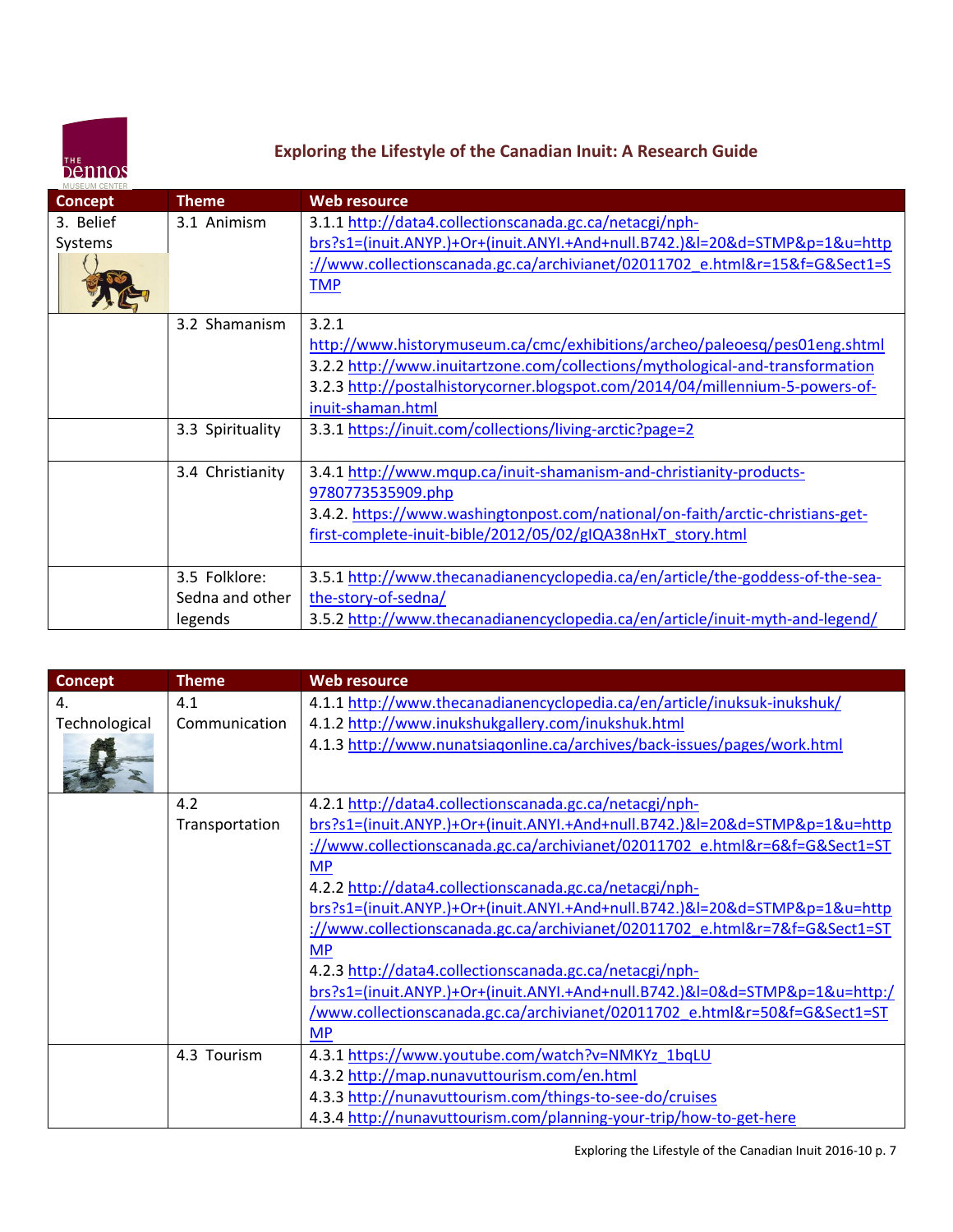

| <b>Concept</b>      | <b>Theme</b>  | <b>Web resource</b>                                                                                                                                                                                                                                                                                                                                                                                                                                                               |
|---------------------|---------------|-----------------------------------------------------------------------------------------------------------------------------------------------------------------------------------------------------------------------------------------------------------------------------------------------------------------------------------------------------------------------------------------------------------------------------------------------------------------------------------|
| 5.<br>Environmental | 5.1 Wildlife  | 5.1.1 http://naturalhistory.si.edu/arctic/html/wildlife.html<br>5.1.2 http://www.seashepherd.fr/news-and-media/editorial-070821-1.html<br>5.1.3 http://phys.org/news/2015-03-mercury-pollution-danger-arctic-ivory.html                                                                                                                                                                                                                                                           |
|                     | 5.2 Survival  | 5.2.1 http://naturalhistory.si.edu/arctic/features/croads/ekven10.html<br>5.2.2<br>http://www.historymuseum.ca/cmc/exhibitions/archeo/paleoesq/pef01eng.shtml<br>5.2.3 http://icor.ottawainuitchildrens.com/node/28                                                                                                                                                                                                                                                               |
|                     | 5.3 Climate   | 5.3.1 http://www.cbc.ca/news/canada/north/sheila-watt-cloutier-touts-inuit-<br>right-to-be-cold-in-new-book-1.2998375<br>5.3.2 http://www.theglobeandmail.com/opinion/sheila-watt-cloutier-on-the-<br>right-to-be-cold-we-gave-up-our-wisdom-and-control-to-a-power-that-we-<br>feared/article22151894/<br>5.3.3 http://www.cbc.ca/news/canada/north/report-impact-climate-change-<br>arctic-coastline-1.3540707<br>5.3.4 http://nunavuttourism.com/about-nunavut/weather-climate |
|                     | 5.4 Ecosystem | 5.4.1 http://www.canadiangeographic.ca/article/labrador-project-combines-local-<br>knowledge-new-technology-make-ice-travel-safer<br>5.4.2 https://www.aadnc-aandc.gc.ca/eng/1100100036000/1100100036004<br>5.4.3 https://www.aadnc-aandc.gc.ca/eng/1100100037307/1100100037311<br>5.4.4 http://www.cbc.ca/news/thenational/this-igloo-greenhouse-could-<br>revolutionize-food-production-in-the-north-1.3698224                                                                  |